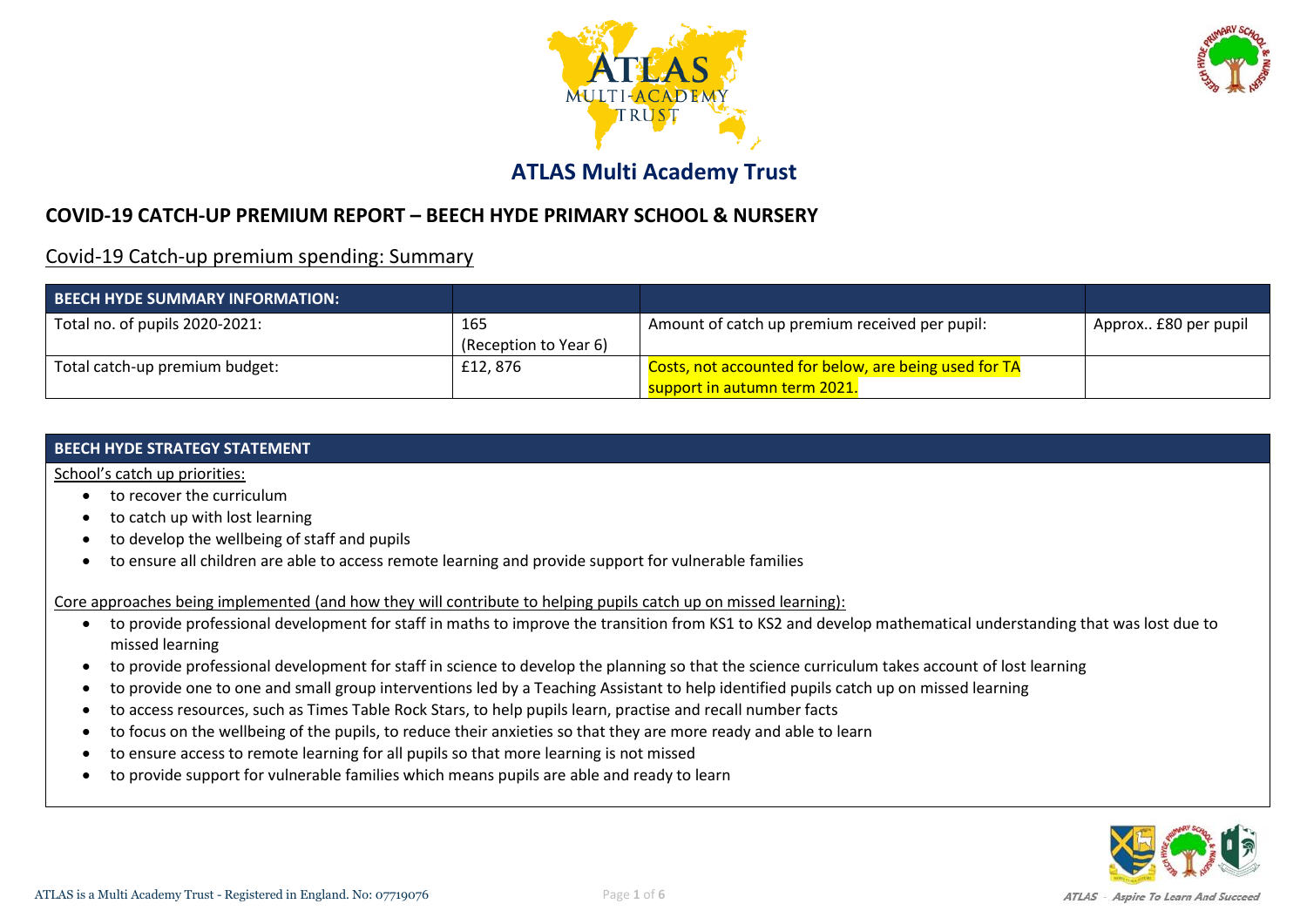

Overall aims of our catch-up premium strategy:

- to recover the curriculum through providing professional development for staff to support curriculum planning
- to catch up with lost learning by providing one to one and small group interventions
- to develop the wellbeing of staff and pupils
- to ensure vulnerable children are able to access remote learning and provide support for vulnerable families

### Barriers to Learning

| <b>BEECH HYDE BARRIERS TO FUTURE ATTAINMENT</b> |                                                                                                                                                              |  |  |  |  |
|-------------------------------------------------|--------------------------------------------------------------------------------------------------------------------------------------------------------------|--|--|--|--|
|                                                 | Academic Barriers: (issues addressed in school such as low levels of literacy/numeracy)                                                                      |  |  |  |  |
|                                                 | Lack of access to and completion of home learning by vulnerable pupils (including those pupils not always identified as PPG, SEND, LAC, EAL) during lockdown |  |  |  |  |
|                                                 | Limited life experiences means pupils are unable to draw on own experiences and opportunities                                                                |  |  |  |  |
|                                                 | Pupils have less developed language and vocabulary preventing understanding and access to the wider curriculum                                               |  |  |  |  |

| <b>BEECH HYDE ADDITIONAL BARRIERS</b>                                                                                       |  |  |  |  |
|-----------------------------------------------------------------------------------------------------------------------------|--|--|--|--|
| <b>External Barriers: (issues which require action outside school such as home learning environment and low attendance)</b> |  |  |  |  |
| Some pupils have poor social, emotional and mental wellbeing                                                                |  |  |  |  |
| Some pupils have poor attendance and punctuality                                                                            |  |  |  |  |

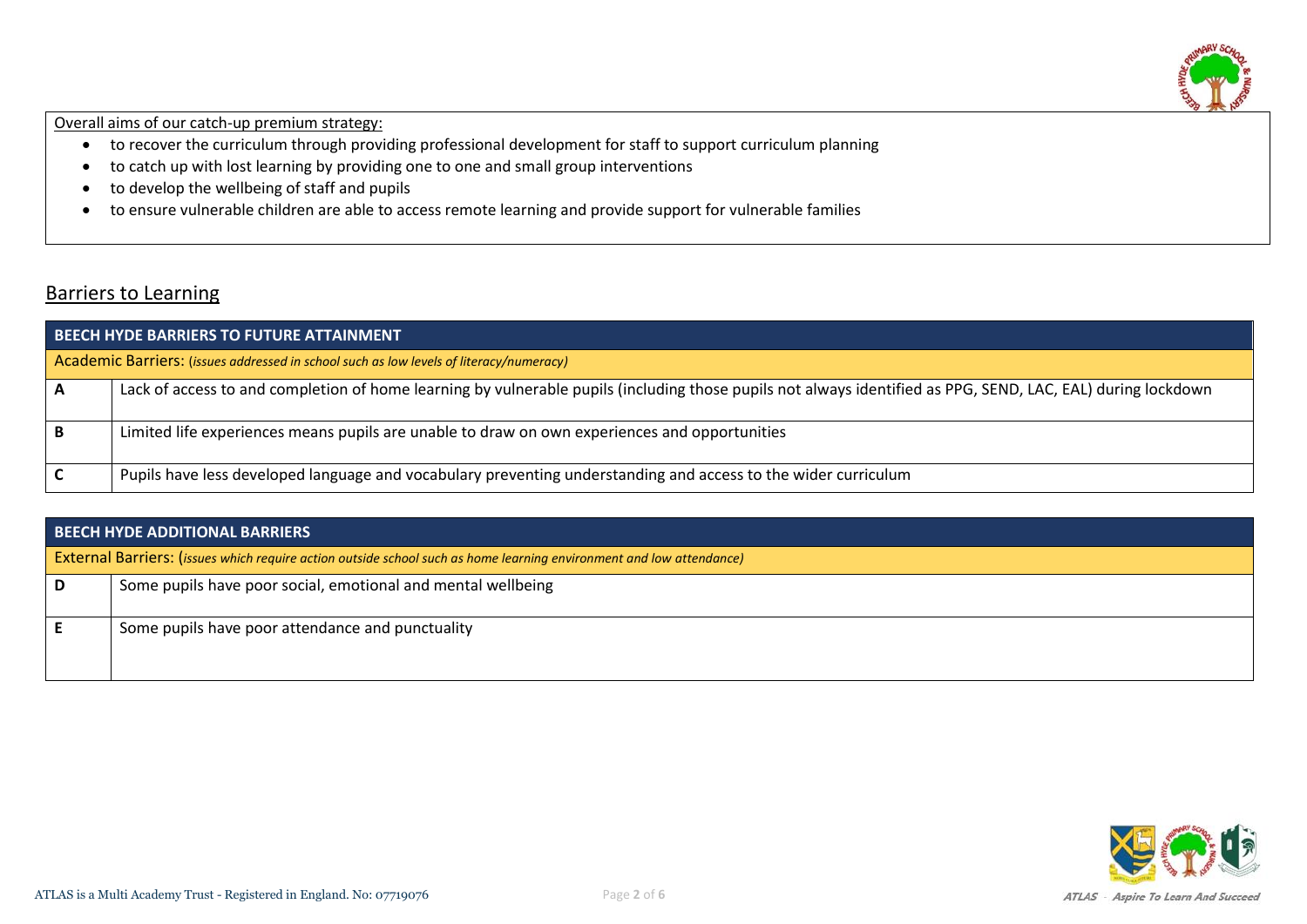

# Planned expenditure for current academic year

| BEECH HYDE QUALITY OF TEACHING FOR ALL                                                                                                               |                                                                                                                                                    |                                                                                                                                                                           |                                                                                                      |                                          |                                                                                                                                                                               |
|------------------------------------------------------------------------------------------------------------------------------------------------------|----------------------------------------------------------------------------------------------------------------------------------------------------|---------------------------------------------------------------------------------------------------------------------------------------------------------------------------|------------------------------------------------------------------------------------------------------|------------------------------------------|-------------------------------------------------------------------------------------------------------------------------------------------------------------------------------|
| <b>Action</b>                                                                                                                                        | Intended outcome and<br>success criteria                                                                                                           | What's the evidence and<br>rationale for this choice?                                                                                                                     | How will you make sure<br>it's implemented well?                                                     | <b>Staff lead</b>                        | When will this be reviewed                                                                                                                                                    |
| CPD for Year 3 teacher for<br>maths to use the Herts<br>Essentials planning to support<br>curriculum planning and the<br>transition from KS1 to KS2. | Year 3 maths planning<br>will provide a clear<br>transition from KS1 and<br>KS <sub>2</sub><br>Year 3 pupils begin to<br>access the KS2 curriculum | EEF's Covid-19 support<br>guide for schools<br>• opportunities for<br>professional<br>development to support<br>curriculum planning<br>• transition support               | Planning to be monitored<br>by SLT<br>Full curriculum to be<br>taught by Summer 2021                 | Maths subject<br>leader<br>Class teacher | Reviewed at end of Autumn<br>term<br>(update September '21 -<br>course completed and<br>implemented in autumn 2020<br>- new teacher from January<br>'21)                      |
| CPD for science subject leader<br>and staff - planning the<br>curriculum to account for lost<br>learning.                                            | The science curriculum<br>will reflect and take<br>account of the lost<br>learning.                                                                | EEF's Covid-19 support<br>guide for schools<br>• opportunities for<br>professional<br>development to support<br>curriculum planning                                       | Planning to be monitored<br>by SLT<br>Discussions by Subject<br>Leader in Curriculum<br><b>Teams</b> | Science subject<br>leader                | Reviewed termly<br>(update September '21 -<br>Science Subject Leader-<br>support from HfL science<br>adviser - disseminated to<br>teaching staff via INSET)                   |
| SLT to deliver training on AfL<br>and curriculum updates                                                                                             | CPD for staff to improve<br>teaching and learning in<br>each of the classes,<br>taking into account new<br>protocols due to Covid-<br>19.          | EEF's Covid-19 support<br>guide for schools<br>• opportunities for<br>professional<br>development to support<br>curriculum planning<br>• pupil assessment and<br>feedback | Learning walks and<br>observations                                                                   | <b>SLT</b>                               | Reviewed termly<br>(update September '21-<br>Assistant Head research and<br>dissemination to teaching<br>staff. Further CPD<br>development included<br>sharing good practice) |

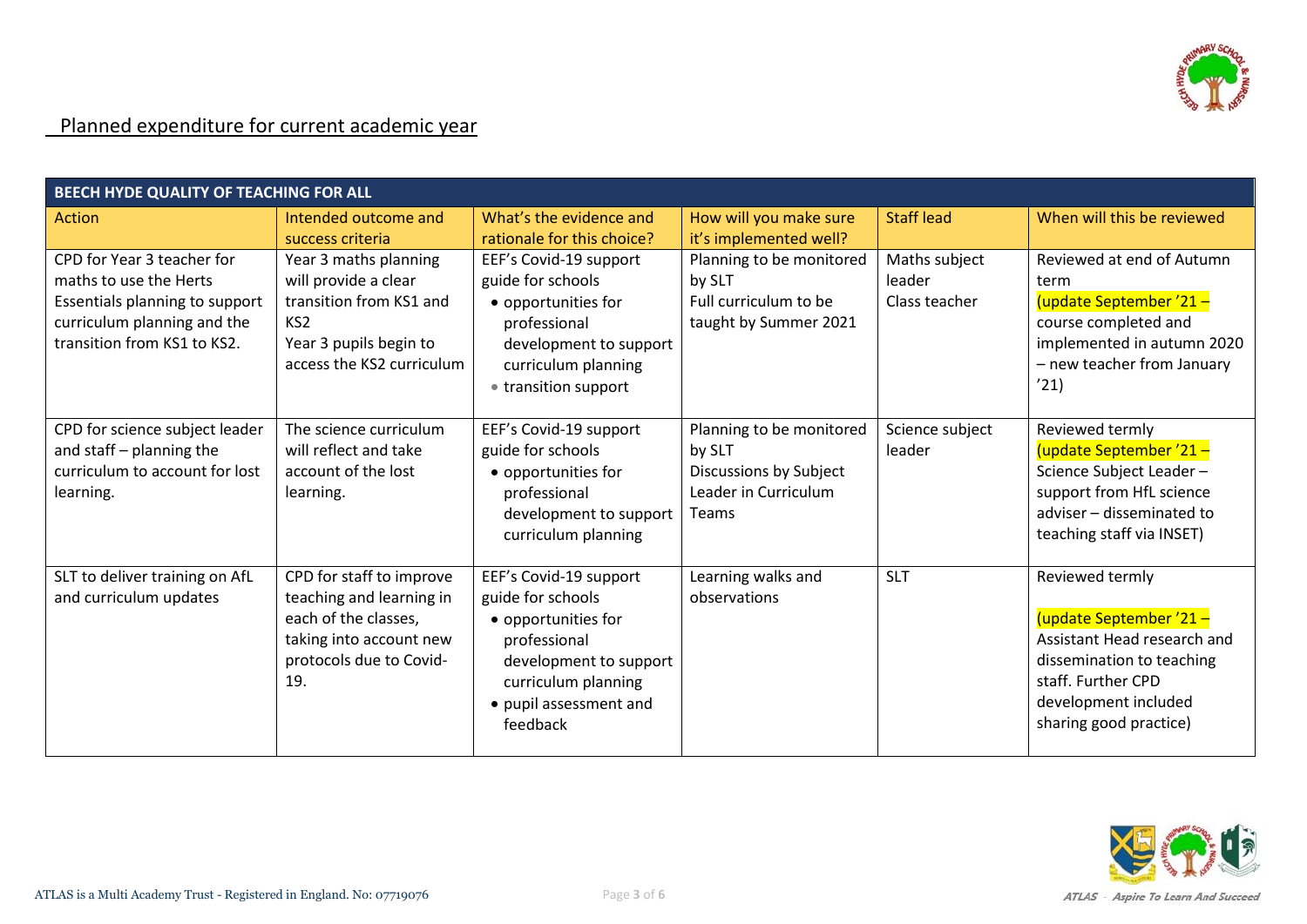| All KS2 pupils to have access<br>to Times Table Rock Stars to<br>develop recall of times table<br>facts | Pupils knowledge and<br>recall of times table facts<br>increases.                                         | EEF's Covid-19 support<br>guide for schools<br>• Particular focus for<br>interventions                                                                                                                                                   | Class teachers to monitor<br>pupils attainment and<br>progress                                                                                          | Maths subject<br>leader | Reviewed termly<br>(update September '21 -<br>Bought and implemented for<br>all KS2 classes - positive<br>responses from children as<br>using from home as well and<br>increased recall of tables                                                                                                                                                            |
|---------------------------------------------------------------------------------------------------------|-----------------------------------------------------------------------------------------------------------|------------------------------------------------------------------------------------------------------------------------------------------------------------------------------------------------------------------------------------------|---------------------------------------------------------------------------------------------------------------------------------------------------------|-------------------------|--------------------------------------------------------------------------------------------------------------------------------------------------------------------------------------------------------------------------------------------------------------------------------------------------------------------------------------------------------------|
|                                                                                                         |                                                                                                           |                                                                                                                                                                                                                                          |                                                                                                                                                         |                         | from results online.)<br>£2,324.17                                                                                                                                                                                                                                                                                                                           |
|                                                                                                         |                                                                                                           | (budgeted cost allows for cost of training/software/staff in regards to planning, delivering and attending CPD) Total Budgeted cost:                                                                                                     |                                                                                                                                                         |                         |                                                                                                                                                                                                                                                                                                                                                              |
| <b>BEECH HYDE TARGETED SUPPORT</b>                                                                      |                                                                                                           |                                                                                                                                                                                                                                          |                                                                                                                                                         |                         |                                                                                                                                                                                                                                                                                                                                                              |
| <b>Action</b>                                                                                           | Intended outcome and<br>success criteria                                                                  | What's the evidence and<br>rationale for this choice?                                                                                                                                                                                    | How will you make sure<br>it's implemented well?                                                                                                        | <b>Staff lead</b>       | When will this be reviewed?                                                                                                                                                                                                                                                                                                                                  |
| Provide one to one and small<br>group interventions for<br>focused children                             | Focus pupils are<br>identified.<br>Focus pupils make<br>progress to catch up on<br>their missed learning. | EEF's Covid-19 support<br>guide for schools<br>• There is extensive<br>evidence supporting the<br>impact of high quality<br>one to one and small<br>group tuition as a catch-<br>up strategy.<br>• Particular focus for<br>interventions | Pupil progress and<br>attainment to be<br>regularly monitored and<br>discussed by SLT and<br>class teachers<br><b>Termly Pupil Progress</b><br>Meetings | <b>SLT</b>              | Reviewed half termly<br>(update September '21 - early<br>morning interventions due to<br>continued soft start (Covid<br>Keep) are being undertaken<br>daily in all KS1 and KS2<br>classes.<br>Additional interventions have<br>been implemented, focussing<br>on the needs of the children,<br>i.e. reading; fast five maths;<br>handwriting; spellings etc) |
| Provide training for TAs to<br>deliver interventions                                                    | TAs receive training to be<br>able to deliver the<br>interventions for<br>identified pupils.              | EEF's Covid-19 support<br>guide for schools<br>• Where tuition is<br>delivered by teaching<br>assistants, providing<br>training linked to<br>specific content and                                                                        |                                                                                                                                                         | <b>SLT</b>              | Reviewed half termly<br>(update September '21 -<br>regular support staff<br>meetings for Teaching<br>Assistants and EYPs enable<br>best practice for<br>interventions is disseminated                                                                                                                                                                        |

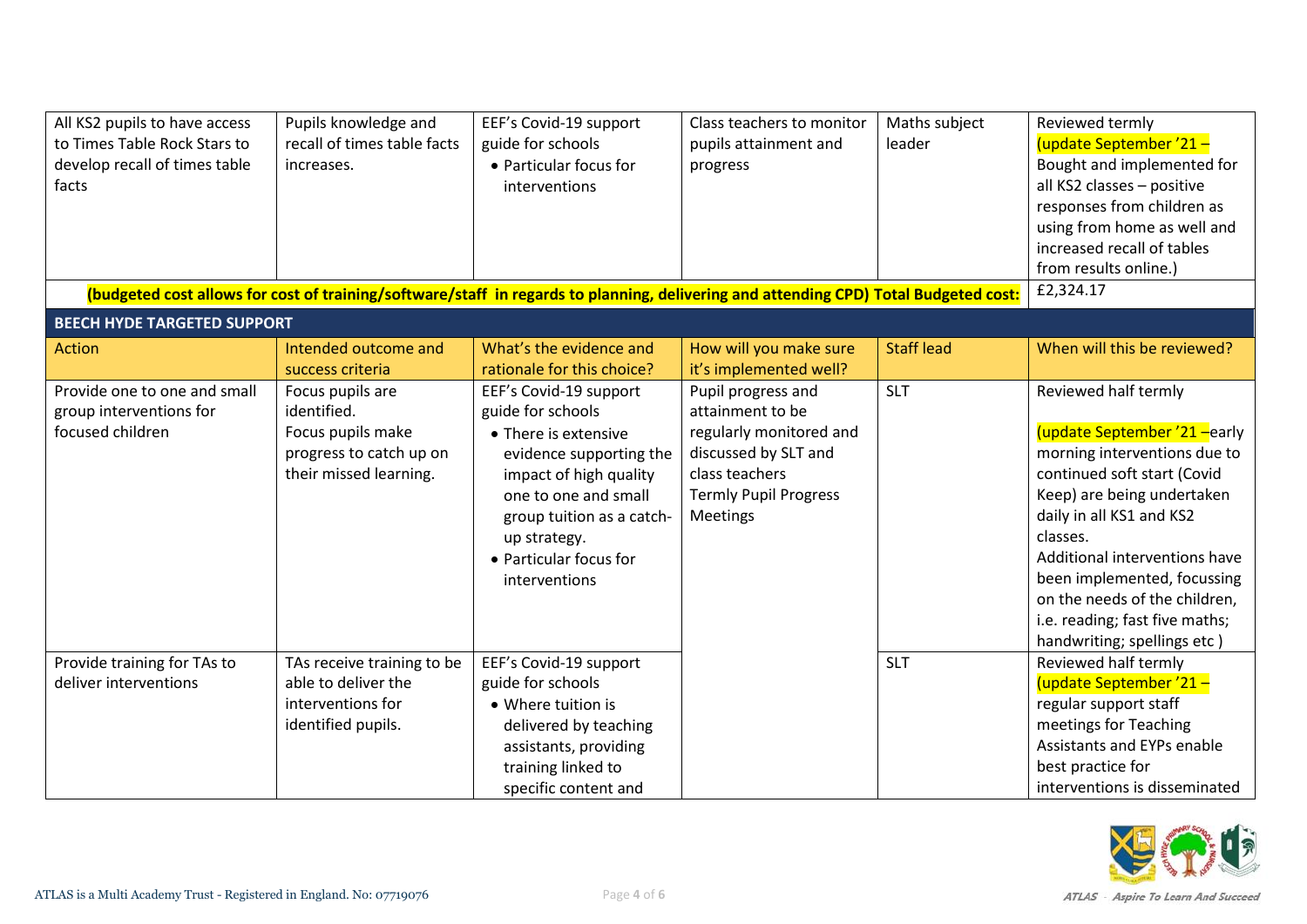|                                                                                                                                |  | approaches is<br>beneficial. |  |  | to all, including awareness of<br>pupils' needs. |
|--------------------------------------------------------------------------------------------------------------------------------|--|------------------------------|--|--|--------------------------------------------------|
| (budgeted cost allows for cost of staff in regards to planning, delivering and attending CPD, TA support) Total Budgeted cost: |  |                              |  |  | E7,470.04                                        |

# Other approaches

| <b>BEECH HYDE OTHER APPROACHES</b>                             |                                                                                         |                                                                                                                                                                                                                                                                                                                            |                                                                                                                                                                                                               |                                             |                                                                                                                                                                                                                                                                                                                                                                                                                                          |
|----------------------------------------------------------------|-----------------------------------------------------------------------------------------|----------------------------------------------------------------------------------------------------------------------------------------------------------------------------------------------------------------------------------------------------------------------------------------------------------------------------|---------------------------------------------------------------------------------------------------------------------------------------------------------------------------------------------------------------|---------------------------------------------|------------------------------------------------------------------------------------------------------------------------------------------------------------------------------------------------------------------------------------------------------------------------------------------------------------------------------------------------------------------------------------------------------------------------------------------|
| <b>Action</b>                                                  | Intended outcome and<br>success criteria                                                | What's the evidence and<br>rationale for this choice?                                                                                                                                                                                                                                                                      | How will you make sure<br>it's implemented well?                                                                                                                                                              | <b>Staff lead</b>                           | When will this be reviewed?                                                                                                                                                                                                                                                                                                                                                                                                              |
| Develop the well being of staff<br>and pupils - staff training | Pupils are engaged in<br>their learning.<br>Staff are supported<br>throughout the year. | EEF's Covid-19 support<br>guide for schools<br>• For many children, the<br>disruption caused by<br>school closures will<br>have had a negative<br>impact on learning and<br>wellbeing.<br>• Interventions might<br>focus on other aspects<br>of learning, such as<br>behaviour or pupils'<br>social and emotional<br>needs | Wellbeing of all pupils<br>will be closely monitored<br>by class teachers and<br>regularly discussed with<br>SLT.<br>Pupil voice interviews<br>Pupil engagement during<br>observations and<br>learning walks. | <b>PSHE Subject</b><br>Leader<br><b>SLT</b> | Reviewed half termly<br>update September '21-PSHE<br>subject Leader introduced<br>new PSHE SoW and delivered<br>training. Mental Health<br>Training delivered to staff,<br>pupil voice survey completed<br>summer '21;<br>positive minds, zones of<br>regulation check ins, 5 ways<br>to well-being all have been<br>prioritised in classes and<br>assemblies<br>Nurture groups restarted<br>following lifting of covid<br>restrictions) |
| SLT to organise support for                                    | All pupils will have access                                                             | EEF's Covid-19 support                                                                                                                                                                                                                                                                                                     | Monitor access to                                                                                                                                                                                             | <b>SLT</b>                                  | Reviewed half termly                                                                                                                                                                                                                                                                                                                                                                                                                     |
| vulnerable families - ensure                                   | to remote learning.                                                                     | guide for schools                                                                                                                                                                                                                                                                                                          | remote learning and                                                                                                                                                                                           |                                             | (update September '21 -                                                                                                                                                                                                                                                                                                                                                                                                                  |
| access to remote learning /                                    | Vulnerable families are                                                                 | • Focus on providing                                                                                                                                                                                                                                                                                                       | completion of home                                                                                                                                                                                            |                                             | google classroom success and                                                                                                                                                                                                                                                                                                                                                                                                             |
| home learning / support such                                   | supported throughout                                                                    | regular and supportive                                                                                                                                                                                                                                                                                                     | learning                                                                                                                                                                                                      |                                             | continue to be utilised; 11                                                                                                                                                                                                                                                                                                                                                                                                              |
| as food vouchers                                               | the year.                                                                               | communications with                                                                                                                                                                                                                                                                                                        |                                                                                                                                                                                                               |                                             | laptops reconfigured and                                                                                                                                                                                                                                                                                                                                                                                                                 |